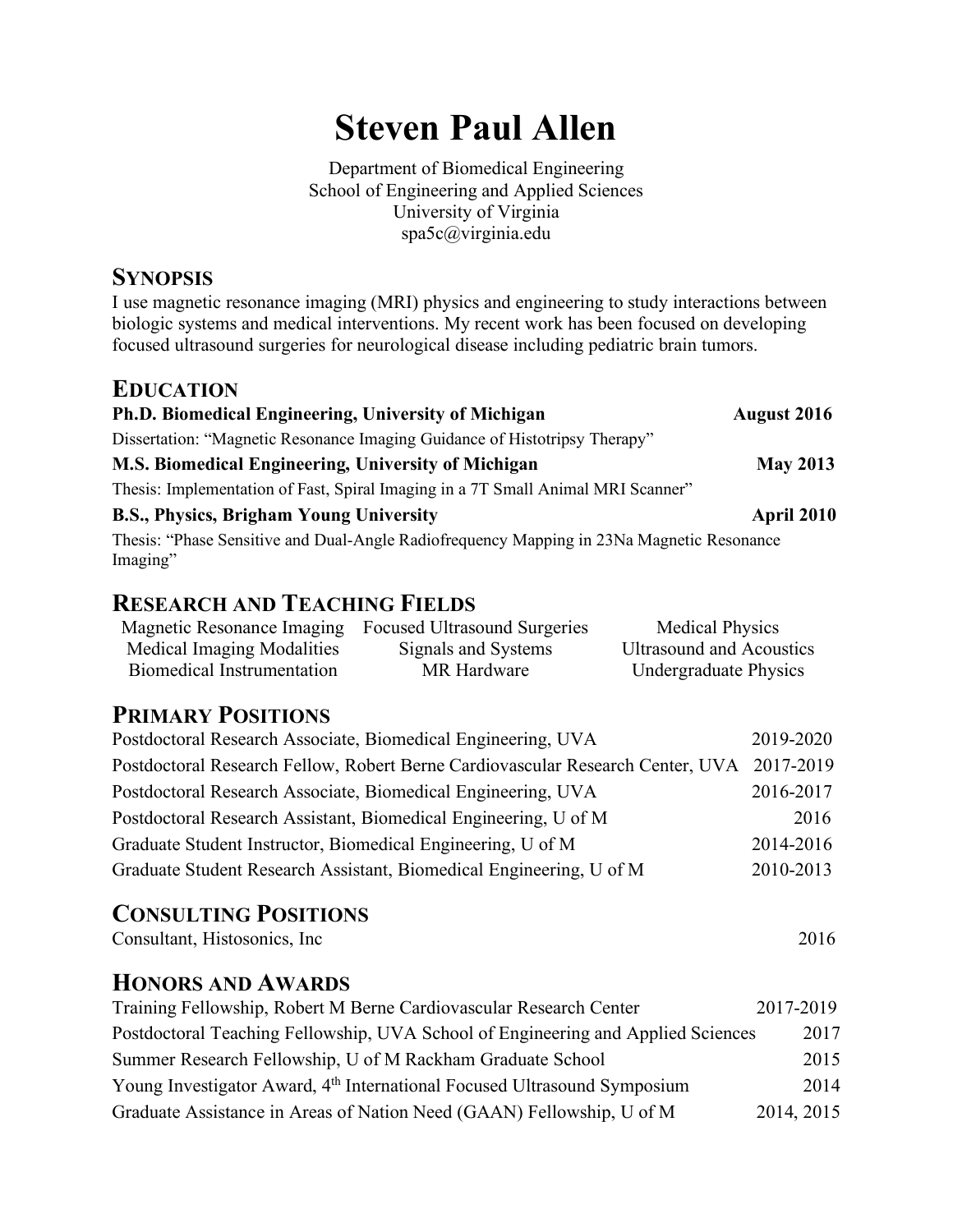# **EXTRAMURAL FUNDING**

| UVA Brain Institute Pilot Grant<br>"Thermal Dose Effects on the Diffusional Properties of Neuronal Tissue"                                                                                     | 2019 |
|------------------------------------------------------------------------------------------------------------------------------------------------------------------------------------------------|------|
| Integrated Translational Health Research Institute of Virginia<br>"Improved Safety and MRI Data Accuracy for Transcranial Focused Ultrasound Procedures Via a<br>Novel Acoustic Coupling Bath" | 2019 |
| Focused Ultrasound Foundation<br>"Development of Novel Acoustic Coupling Media to Improve Image Guidance and Treatment Safety in<br>Transcranial Focused Ultrasound Procedures"                | 2019 |
| <b>Ivy Biomedical Innovation Fund</b><br>"Suppressing the Coupling Water Bath for Improved Guidance of Focused Ultrasound Surgery"                                                             | 2017 |
| ORCA Undergraduate Student Mentoring Grant (BYU)<br>"B1 Mapping Methods for Improved Sodium Quantification Using MRI"                                                                          | 2009 |

## **PROFESSIONAL LEADERSHIP**

Trainee Representative 2020-2021 Interventional MRI Study Group International Society for Magnetic Resonance in Medicine

# **TEACHING AND MENTORSHIP**

## **UNDERGRADUATE DIRECTED RESEARCH**

**Anthony Nguyen,** Biomedical Engineering, UVA Project: "Doping Agents to Improve MR Imaging During Focused Ultrasound Thalamotomy" **Leigham Breckenridge,** Biomedical Engineering, UVA Project: "Simulation of a Novel, Adiabatic, 3D-Selective, Excitation Pulse"

# **CLASSROOM EXPERIENCE**

| Principles of Magnetic Resonance Imaging, UVA BME 8782 (Co-Instructor)                    | Fall 2017          |
|-------------------------------------------------------------------------------------------|--------------------|
| BME Measurement Principles, UVA BME 6311 (Teaching Assistant)                             | Winter 2017        |
| Circuits and Systems, U of M BIOMEDE 211 (Substitute Lecturer)                            | 2015               |
| Biomedical Instrumentation and Design, U of M, BIOMEDE 458/558                            | Winters 2015, 2016 |
| (Graduate Student Instructor)                                                             |                    |
| Medical Imaging Laboratory, U of M BIOMEDE 510 (Graduate Student Instructor) Winter 2014  |                    |
| Medical Imaging Systems, U of M EECS 516 (Substitute Lecturer)                            | 2011, 2012, 2013   |
| Department of Physics Demonstration lab, BYU (Undergraduate Teaching Assistant) 2007-2009 |                    |
| Department of Physics Homework Lab, BYU, (Undergraduate Teaching Assistant)               | 2008-2009          |
| Volunteer Tutor, BYU, Undergraduate Physics                                               | 2008-2010          |

# **PUBLICATIONS**

# **JOURNAL ARTICLES (REFEREED)**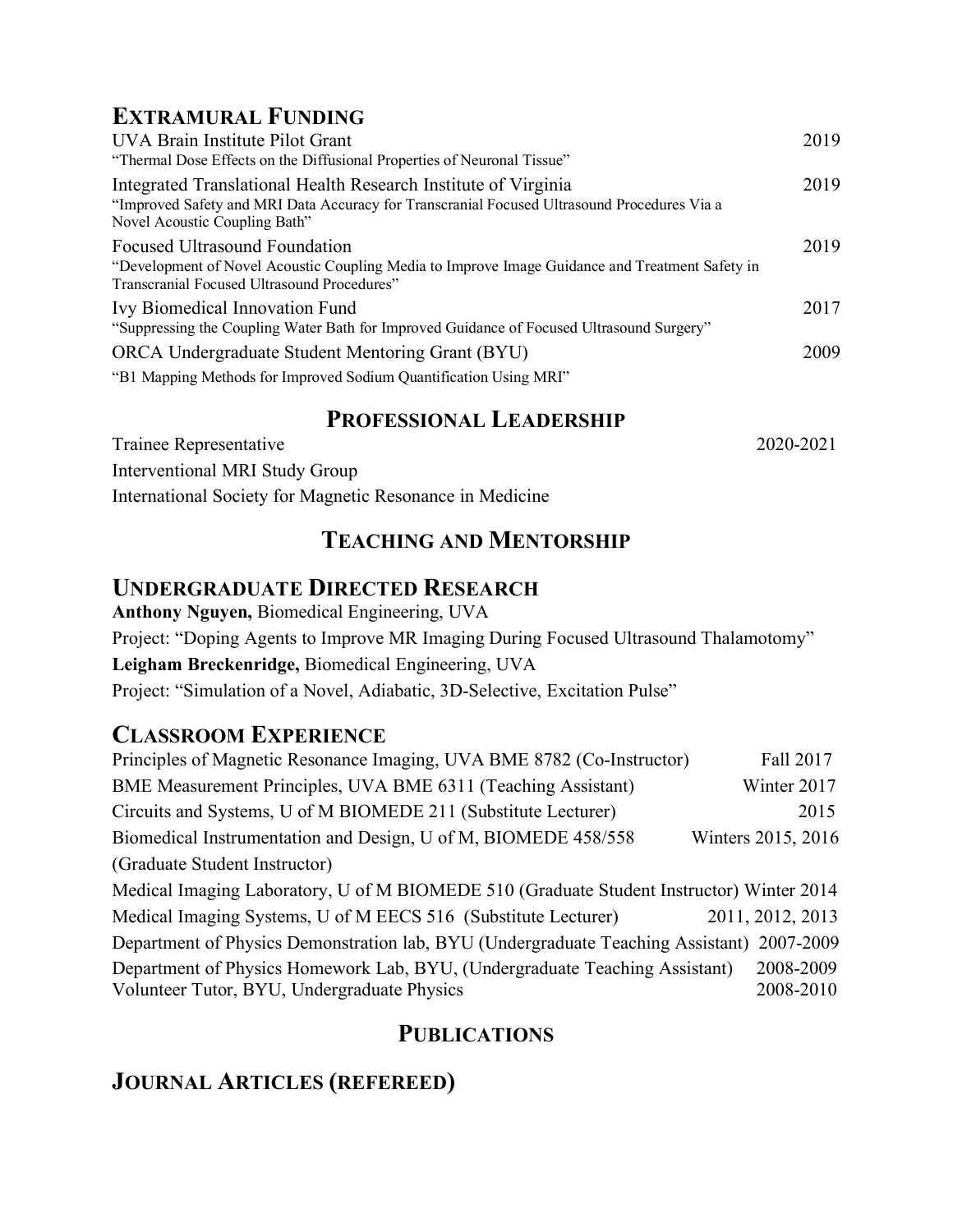- **Allen S.P.**, Prada, F., Xu, Z.Y., et al. A Preclinical Study of Diffusion Weighted MRI Image Contrast as an Early Indicator of Thermal Ablation, *Magn Reson Med* 2019. **Under Review**
- **Allen, S. P.,** Steeves, T. , Fergusson, A. , Moore, D. , Davis, R. M., Vlaisialjevich, E. and Meyer, C. H. (2019), Novel acoustic coupling bath using magnetite nanoparticles for MRguided transcranial focused ultrasound surgery. Med. Phys. doi: 10.1002/mp.13863
- Quah, K, Poorman, ME, **Allen, SP**, Grissom WA. Simultaneous multislice MRI thermometry with a single coil using incoherent blipped-controlled aliasing. *Magn Reson Med*. 2019; 00: 1– 13.
- Grissom, WA, **Allen, SP**. Reducing temperature errors in transcranial MR-guided focused ultrasound using a reduced-field-of-view sequence. *Magn Reson Med*. 2019; 00: 1– 9.
- **Allen SP,** Feng X, Fielden SW, Meyer CH. "Correcting image blur in spiral, retraced in/out (RIO) acquisitions using a maximized energy objective." *Magn Reson Med*. 2019;81:1806– 1817.
- Sukovich, J.R., Cain, C.A., Pandey, A.S., Chaudhary, N., Camelo-Piragua, S., **Allen, S.P**., Hall, T.L., Snell, J., Xu, Z., Cannata, J.M. and Teofilovic, D., 2018. In vivo histotripsy brain treatment. *Journal of Neurosurgery*, Oct, 2018. pp.1-8. (Early View).
- Lundt, J.E, **Allen, S.P.**, et al, "Noninvasive, Rapid Ablation of Tissue Volume Using Histotripsy." *Ultrasound in Med.* & *Biol.* 2017; 43(12), 2834-2847.
- **Allen, S. P.**, et al. "The response of MRI contrast parameters in in vitro tissues and tissue mimicking phantoms to fractionation by histotripsy." *Physics in Med.* & *Biol.* 62.17 (2017): 7167-7180.
- Fan, Y.; Guo, R.; Shi, X., **Allen, S**. et al. Modified Nanoemulsions with Iron Oxide for Magnetic Resonance Imaging. *Nanomaterials* 2016, *6*, 223.
- **Allen, S. P**., et al. "MR-Based Detection of Individual Histotripsy Bubble Clouds Formed in Tissues and Phantoms." *Magn Reson Med*. 76.5 (2016) 1486-1493
- **Allen, S. P**., et al. "Controlling cavitation-based image contrast in focused ultrasound histotripsy surgery." *Magn Reson Med*, 73.1 (2015) 204-213.
- Vlaisavljevich, E., Kim, Y., **Allen, S**., et al. Image-guided non-invasive ultrasound liver ablation using histotripsy: Feasibility study in an in vivo porcine model. *Ultrasound in Med.* & *Biol. 39*(8), 1398-1409.
- Kim, Y., Fifer, C.G., Gelehrter, S.K., Owens, G.E., Berman, D.R., Vlaisavljevich, E., **Allen, S.P.**, et al. "Developmental Impact and Lesion Maturation of Histotripsy-Mediated Non-Invasive Tissue Ablation in a Fetal Sheep Model." *Ultrasound in Med.* & *Biol*. 39(6). June 2013.
- **Allen, S. P**., et al. (2011), Phase-sensitive sodium *B*<sup>1</sup> mapping. *Magn Reson Med*, 65.4 (2011): 1125–1130.

# **INVITED TALKS**

"Paramagnetic Nanoparticles for MR-Guided Surgeries," *The Nano-Symposium on Engineered Health,* Virginia Tech, Roanoke, VA 2018

# **CONFERENCE PROCEEDINGS**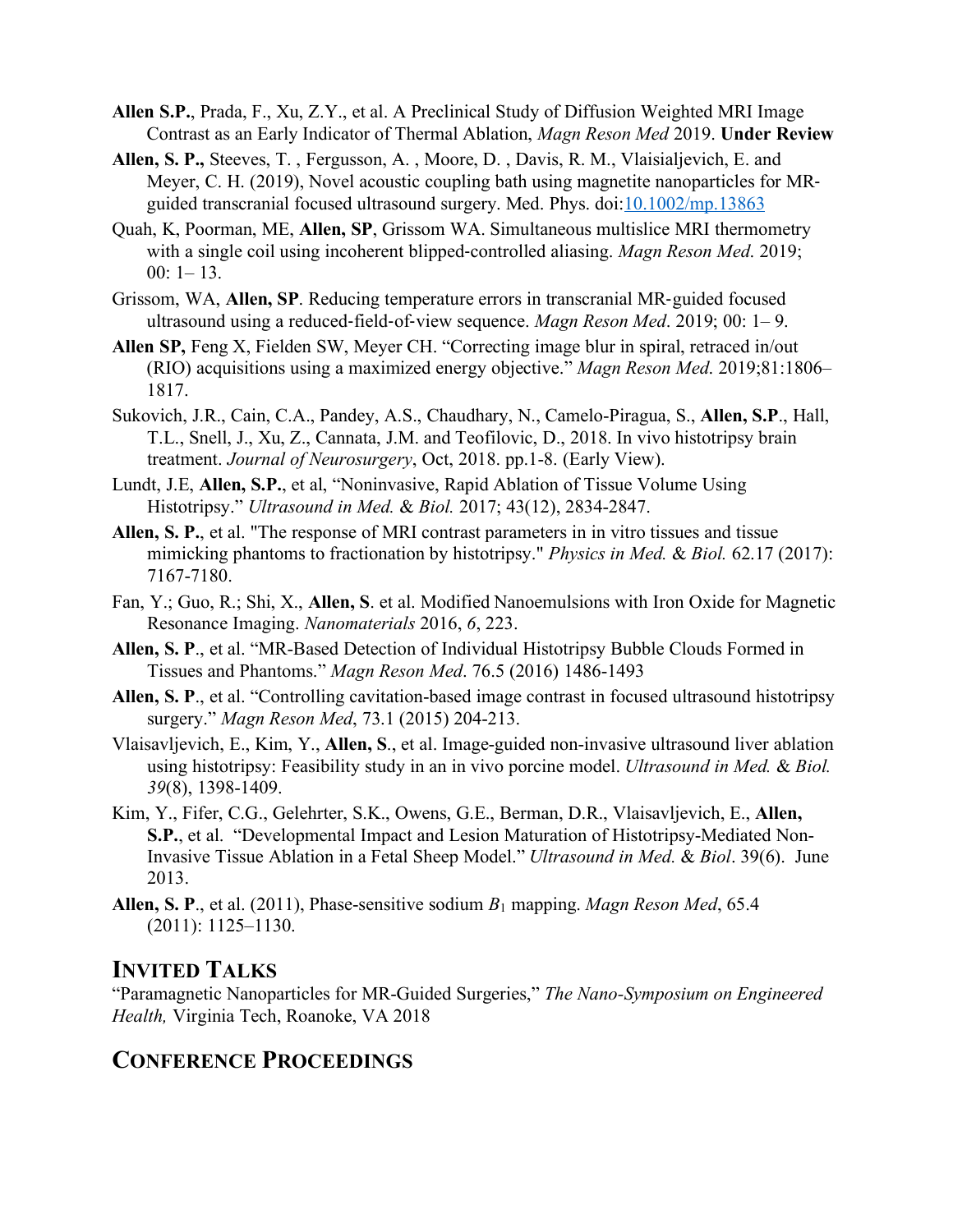**Allen, S.P.** Steeves, T. Vlaisavjlevich, E. Fergusson A. Davis, R. Meyer, C.H. "Novel Acoustic Coupling Design to Improve MRI Guidance for Focused Ultrasound Surgery." Proceedings of the 17th International Symposium on Therapeutic Ultrasound, Barcelona, 2019.

**Allen, S.P.** Steeves, T. Vlaisavjlevich, E. Fergusson A. Davis, R. Meyer, C.H. "Novel Acoustic Coupling Design to Improve MR Imaging Guidance for Focused Ultrasound Surgery." Proceedings of the 28<sup>th</sup> Annual Meeting of ISMRM, Montreal. 2019.

Gilbo YK, Sporkin, H. Fielden, Mugler, J. Miller, G.W. **Allen, SP.** Meyer. C. "Detecting T1 based "Signal Reduction in Focused Ultrasound Heating of Bone using a 3D Spiral Ultra-Short Echo Time Sequence." Proceedings of the 28<sup>th</sup> Annual Meeting of ISMRM, Montreal. 2019.

**Allen, S.P**. Feng, X. Elias, W.J. Pauly, K.B. Meyer, C. "Intraoperative, diffusion-weighted, MR imaging immediately after transcranial FUS thalamotomy." 6th International Symposium on Focused Ultrasound 2018, Reston, VA, 2018, BR-13.

**Allen, S.P.** Feng, X. Elias, W.J. Meyer, C. "Intraoperative, diffusion-weighted, MR imaging for transcranial focused ultrasound thalamotomy." 12<sup>th</sup> Interventional MRI Symposium, 2018, Boston, MA, 2018.

Feng, X. **Allen**, **S.P.** Fielden, S. Meyer, C. "Accelerated real-time 3D MR thermometry using a retraced spiral-in/out trajectory." 6th International Symposium on Focused Ultrasound 2018, Reston, VA, 2018, BR-43.

Gilbo, Y. Sporkin, H. Fielden, S. Mugler, J. Miller, G. **Allen**, **S.P.** Pfeuffer, J. Keifer, B. Meyer, C. "T1-based Signal Reduction in Focused Ultrasound Heating of Bone using a 3D Spiral Ultra-Short Echo Time Sequence." 6th International Symposium on Focused Ultrasound 2018, Reston, VA, 2018, P-YI-13.

**Allen, S.P.** Feng, X., Fielden, S. Meyer, C.H. "Improved Automatic Deblurring Using a Novel Objective Function Paired with a Retraced Spiral Acquisition Trajectory". Proceedings of the 27th Annual Meeting of ISMRM, Paris. p. 2680, 2018.

**Allen, S.P.** Feng X., Sporkin, H., and Meyer, C. "Rapid Diffusion-Weighted Imaging Immediately After Sonication Using Outer-Volume Suppression Pulses and Single-Shot, Spiral Acquisition". Proceedings of the 17<sup>th</sup> International Symposium on Therapeutic Ultrasound, Nanjing, 2017.

**Allen, S.P**., and Hall, T.L. "Feasibility of MRI monitoring of histotripsy therapy." *AIP Conference Proceedings*. Vol. 1821. No. 1. AIP Publishing, 2017.

Sukovich, J., **Allen, S.P.** et al.. "In Vivo Porcine Histotripsy Brain Treatments". 5<sup>th</sup> International Focused Ultrasound Symposium. Bethesda. 2016: A34.

Lundt, J., **Allen, S.P.** et al.. "Effects of Dosing and Focal Spacing in Rapid Ablation of Large Tissue Volume Using Histotripsy with Electronic Focal Steering". 5th International Focused Ultrasound Symposium. Bethesda. 2016: A42.

Sukovich, J, **Allen, S.P.** et al.. "Efficacy and Treatment Envelope of Transcranial Histotripsy Therapy without Using Aberration Correction". 5<sup>th</sup> International Focused Ultrasound Symposium. Bethesda. 2016: A127.

**Allen, S.P.**, Hall, T.L., Cain, C.A., Hernandez-Garcia, L. "Response of MR Contrast Parameters in Tissues and Tissue Mimicking Phantoms to Histotripsy" Proceedings of the 25<sup>th</sup> Annual Meeting of ISMRM, Singapore. 2016.